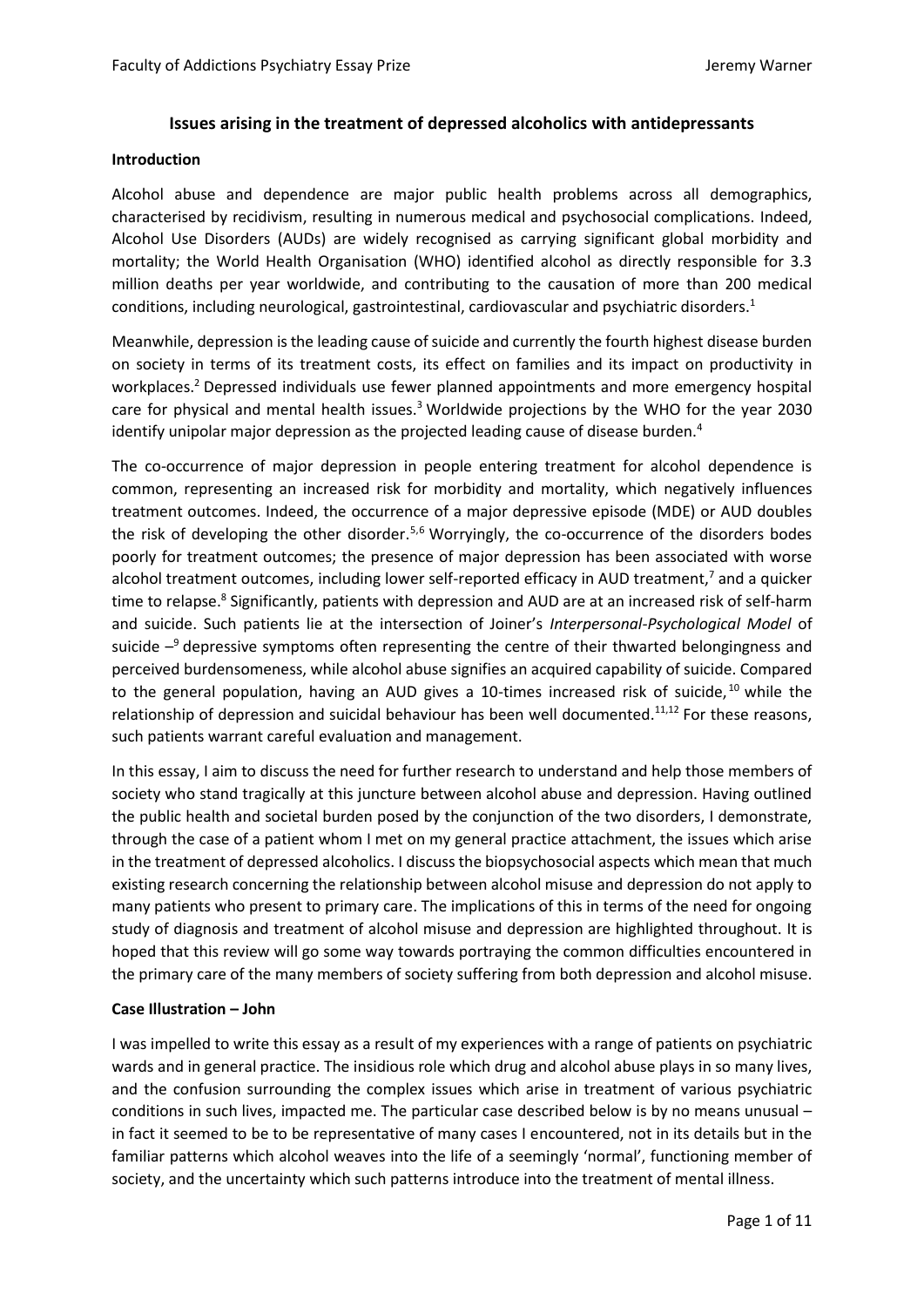John\* is a 27-year-old student who sees his GP for regular monitoring of his antidepressant medication. He has been taking fluoxetine for almost two years. He is currently also receiving occasional psychotherapeutic treatment from the student mental health services of his university.

John originally presented to his GP two years ago, seeking treatment for 'depression'. He had been seeing psychologists and therapists intermittently throughout his teen years and early twenties. This was originally in the form of CBT<sup>+</sup> for treatment of Obsessive Compulsive Disorder, followed by psychotherapy to treat what was diagnosed as a moderate depressive episode. For two weeks prior to seeking help from his GP, he had been suffering from anxiety as a result of an unwanted sexual experience, and potential rape, during a 'blackout' due to alcohol intoxication and ingestion of an 'unknown powder' while on holiday. He was concurrently being tested and treated by the sexual health team in a local hospital.

John described having experienced suicidal ideation on-and-off for several years. On further questioning, he described his life as having largely revolved around alcohol since he was 15. John portrayed a fairly 'happy' childhood in a supportive family, with several traumatic life events, including the separation of his parents, occurring during his teen years. He described the introduction of alcohol to his life as a 'defining moment' – he was able to separate his life into 'before' and 'after booze'. From an early age, he regularly abused alcohol to the detriment of his mood and relationships, but viewed it as an escape from his social awkwardness and existential insecurities. He said that it was likely that he had suffered memory 'blackouts' at least every other week for more than a decade. Nonetheless, he had successfully navigated his way through school and university and was still functioning well in most aspects of his life.

John had been hospitalised three times as a result of his drinking and drug abuse – twice being found by the police in a stupor and being treated conservatively in hospital, before ultimately suffering a seizure in public as a result of heavy drinking and the ingestion of large amounts of an unknown psychoactive powder at a festival. He had consulted his GP as a result of this latest hospitalisation, hoping to be treated for his ongoing depression.

John was referred to a local alcohol service and given literature on Alcoholics Anonymous groups. In this first consultation he was also prescribed 20 mg daily fluoxetine, which was increased to 40 mg several months later before being subsequently reduced back to the original dosage due to unwanted side-effects, including agitation and impulsivity. Over the past two years, his abuse of alcohol and other substances has continued, although he reports that some of his depressive symptoms have improved. He has insight into the way in which his alcohol use may be causing or worsening some of his symptoms of depression, and shows willingness to cut down or altogether stop his drinking. He presented to his GP to ask about the efficacy of his antidepressant medication and any potential risks related to his drinking.

## **John's case – significant points**\***†**

John's case highlights a number of significant issues related to alcohol abuse and dependence, and its relationship with depression, particularly in a primary care setting. This essay aims to illustrate these points, and to review the literature which supports current guidelines in treating depressed alcoholic patients.

1

<sup>\*</sup> Patient's name and personal details have been altered in order to maintain confidentiality

<sup>†</sup> Cognitive Behavioural Therapy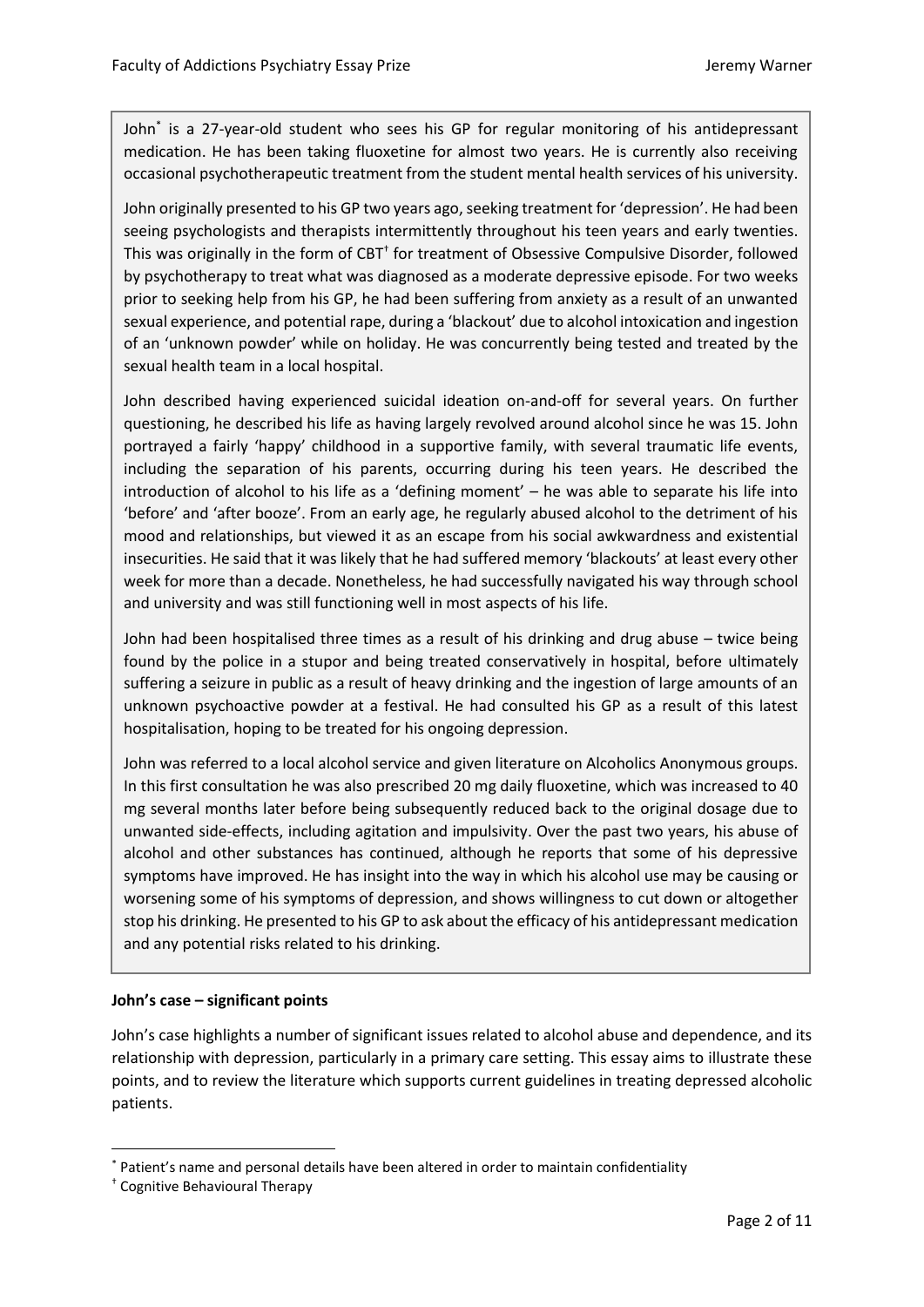John appears to be a fairly typical example of a 'problem drinker'. It is thus important to question whether John actually had a diagnosis of alcohol dependence according to diagnostic criteria, and whether he fulfilled criteria for an affective disorder. It is clear that alcohol use disorders and mood disorders co-occur frequently;<sup>13</sup> together, they are associated with worse clinical and functional outcomes than when they occur individually.<sup>14</sup> The common aetiological patterns involved should be deciphered, since the assessment and management of people with co-occurring alcohol dependence and depressive disorders are significantly challenging. In John's case, did his depressive symptoms arise out of his alcohol abuse, or vice versa (or could they have arisen independently, or as a result of a common factor?)

It is not clear, based on guidelines, exactly how the general practitioner should have proceeded in this case. Current guidelines for treatment of alcohol and mood disorders in primary care will be assessed in this essay. Since John continued to drink heavily while taking his antidepressants, it should be asked what the effect of antidepressants is on addictive behaviours and alcohol abuse. There are many outstanding questions to be answered: should 'problem drinking' always be addressed before giving antidepressants? Does alcohol abuse reduce likelihood of compliance to antidepressant regimes? How does alcohol affect the required dosage of medications? And what role do psychotherapies and social interventions play?

The mode of John's presentation – originally to the Emergency Department, following an overdose, before self-referral to his GP – illustrates several points that must not be ignored. Since many of the risk factors for alcohol misuse are also risk factors for self-harm and suicide, <sup>15</sup> people with alcohol dependence or depression should be screened for other psychiatric symptoms, and for suicidality. Should there have been a clearer pathway to primary care treatment, and better communication between specialties?

Finally, it seems that some of John's depressive symptoms have improved over time. Is this in response to his antidepressant medication? There are fundamental questions to be reckoned with: who responds to antidepressants? Is the psychopathology of depressive symptoms in alcoholics different to other depressed patients? What are the common risk factors for alcohol abuse and depression? Thus, overall, through these questions arising out of John's case, this essay will aim to assess whether antidepressants should have been prescribed, whether John's alcohol abuse should have been addressed first, and whether antidepressants should be expected to have any effect in alcohol abusers. Gaps in the literature which have led to uncertainty in current guidelines will be highlighted throughout.

## **How is alcohol misuse measured?**

'Problem drinking' is a major concern globally, as it can lead to serious long-term physical and mental health problems. It is clear to most primary care practitioners (and members of the public) that alcohol often mimics or worsens many of the symptoms of depression, including low mood, low energy, changes in appetite, weight or sleep pattern, poor concentration, feelings of guilt or worthlessness, and suicidal ideation and behaviour. Many people with depression may develop an alcohol problem as they 'self-medicate' in order to feel happier and more energetic.

The latest government guidelines recommend that both men and women do not drink more than 14 units of alcohol each week. Before the reduction in the limits for men from 21 to 14, over one third of men and one in five women exceeded the recommended number of weekly units. One in 15 men and one in 50 women suffer from alcohol dependence, and 40% of these dependents have symptoms resembling a depressive disorder.<sup>16</sup> 'Harmful drinking' is defined as a pattern of drinking that causes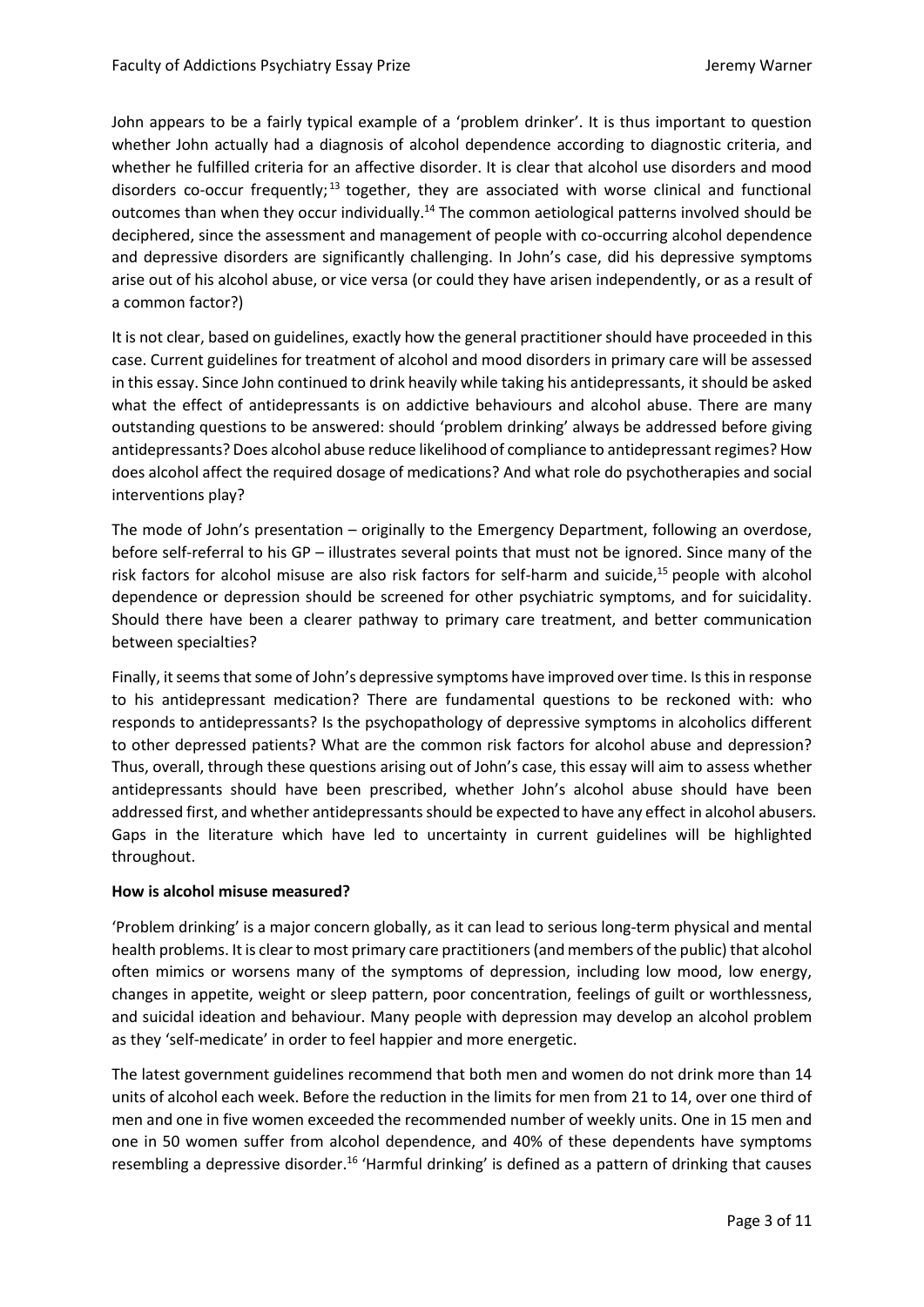damage to physical or mental health. 'Hazardous drinking' is defined as the regular consumption of 5 units per day for men, and 3 units for women. 'Binge drinking', meanwhile, is the consumption of more than 8 units (men) or 6 units (women) on one occasion. There is therefore some redundancy and confusion in how alcohol abuse is defined and diagnosed by general practitioners, not accounting for the fact that alcohol use is commonly under-reported.<sup>17</sup> What is explicit is that consuming excessive amounts of alcohol is dangerous for both physical and mental health.

There are two well-validated questionnaire that GPs use to screen and assess severity of alcohol misuse: the CAGE questionnaire screens for alcohol problems, and if positive, the Alcohol Use Disorders Identification Test (AUDIT) designed by the WHO assesses whether the patient is a hazardous drinker or has alcohol dependence. The ICD-10<sup>‡</sup> lays out a set of diagnostic guidelines for alcohol dependence, the most extreme category of AUD. Three or more of six factors must have been present at some time during the previous year for diagnosis. A retrospective assessment of John's history confirms his likely diagnosis as alcohol dependent.

## **What do the guidelines say?**

GPs can have a major impact in reducing alcohol consumption by a simple technique called a brief intervention, and this is represented in the NICE guidelines for AUDs.<sup>18</sup> Brief interventions have been shown to produce reduction of up to one-third in reported weekly drinking.  $19$  However, such guidelines do not make clear the efficacy of such interventions in reducing alcohol intakes in patients with AUDs who are also depressed. Nor do they address the efficacy of common treatments for depression in alcoholics.

The NICE guidelines do mention patients who misuse alcohol and have comorbid depression or anxiety disorders – the alcohol misuse should be treated first, as this may lead to significant improvement in the depression and anxiety. If depression or anxiety continues after 3 to 4 weeks of abstinence from alcohol, the depression should be assessed, and referral and treatment considered in line with the relevant NICE guideline. The same sentiment is expressed on a patient advice page from the Royal College of Psychiatrists.<sup>20</sup> This states that most depressed drinkers will start to feel better within a few weeks of cutting out alcohol – hence the logical advice to tackle the alcohol problem first, before dealing with the depression afterwards if it has not lifted after a few weeks. The curious alcoholic is informed that they will 'probably feel fitter and brighter' in their mood after a few alcohol-free weeks, and that if feelings of depression do lift, 'it's likely that they were caused by your drinking'.

Of particular note is the NICE advice that antidepressants (including selective serotonin reuptake inhibitors [SSRIs]) are not used routinely for the treatment of alcohol misuse alone. Starkly missing from guidelines, however, is relevant advice for the common problem of depression concurrent with alcohol misuse, other than the recommendation for abstinence. The question remains unsettlingly unclear in cases such as John's – should antidepressants be prescribed for depressed alcoholics, and if not, then why? This is particularly relevant in patients with subclinical levels of alcohol misuse, who are often not represented in research, as outlined below.

## **Should antidepressants be prescribed to depressed alcoholics?**

Major depression is generally responsive to pharmacological treatment; antidepressants can be lifesaving in depressed patients at risk of suicide, and are now routinely prescribed, along with psychosocial interventions, for patients with moderate to severe major depressive disorder.<sup>21</sup> It is important to note, though, that the studies that supported approval of these medications typically

**.** 

<sup>‡</sup> International Classification of Diseases, 10th Revision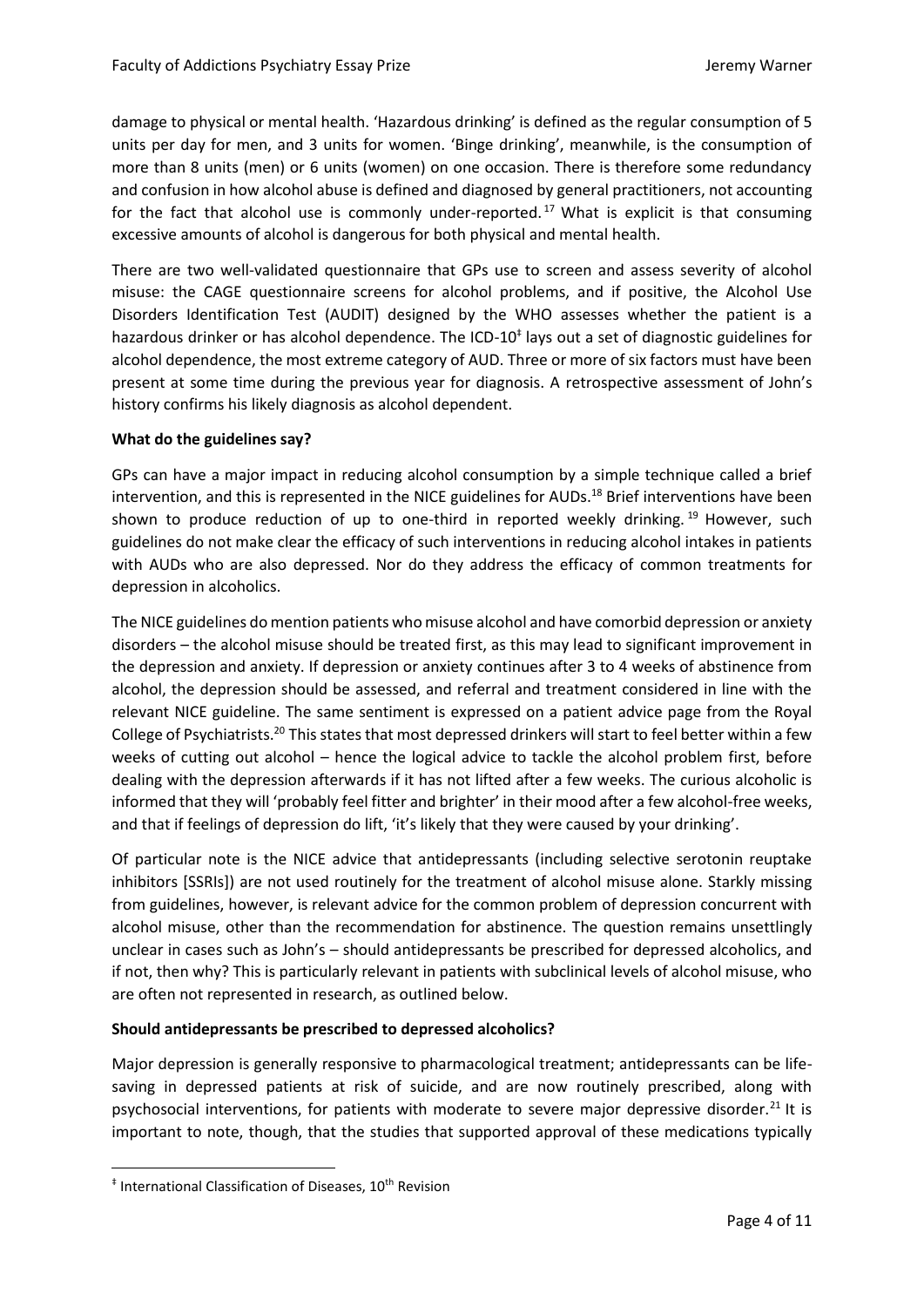excluded patients with comorbid alcohol dependence – thus, the early depression literature does not adequately address the efficacy of antidepressants in depressed alcoholics. This is despite depression frequently co-occurring with alcohol dependence.<sup>22</sup> A large proportion of patients excluded from randomised controlled trials have an AUD.<sup>23</sup> Further, while this paper focuses predominantly on the efficacy of antidepressants in depressed alcoholics, it must be noted that all patients in relevant trials received some form of psychosocial treatment. Their efficacy is not addressed in this review.

Early investigations into the use of antidepressants for treating depressed alcoholics gave disappointing results. These studies may be criticised for various reasons: for example, many failed to properly diagnose primary depression or to monitor pill compliance.<sup>24</sup> Most alarmingly, patients in many of the negative studies were likely to have been 'underdosed'. Some studies deliberately opted for lower antidepressant dosages due to the risk of alcoholics drinking during treatment, and hence experiencing unsafe medication-alcohol interactions. The question of whether this occurs is beyond the scope of this review, but it is noted here that it is likely that depressed alcoholics may actually require increased doses of antidepressant medication.<sup>25</sup>

More recently, and of clinical relevance in this country, a Cochrane review from 2017 concluded that there existed low-quality evidence supporting the clinical use of antidepressants in the treatment of people with co-occurring depression and alcohol dependence.<sup>26</sup> Antidepressants were found to have positive effects on some relevant outcomes related to depression, although most of these were found not to be significant when studies with high risk of bias were excluded.

One particular review<sup>27</sup> concluded that there is some evidence that antidepressants can be effective in patients with alcohol problems. However, it is important to examine the methods used to score depression in studies included in such a review. In this case, the statistical significance of the findings depended on which scale for measuring depression was used, highlighting the limitation of such scoring systems both in research and the clinical setting.

An important question is whether antidepressants may aid specifically in the misuse of alcohol in depressed alcoholics. It seems intuitive that, since alcohol (despite its depressant effects) is thought to be used in many patients to self-medicate depressive symptoms, the use of antidepressants in aiding recovery from depression should lead to a decreased intake of alcohol. Once quality of life is improved, previously neglected activities should be recommenced – thus negating one of the criteria for AUD. With respect to drinking outcomes, results are, however, inconsistent and potentially negative as to whether antidepressants exert any direct effects in reducing drinking.<sup>24</sup> Conflicting findings of SSRIs reducing drinking in depressed alcoholics have mirrored reports from clinical trials of SSRIs for reducing alcohol intake in alcoholics, irrespective of depression.<sup>28,29</sup> To summarise, most results illustrate that giving antidepressants (with psychosocial treatments) to depressed alcoholics may alleviate depression, but in most cases has little direct impact on drinking over placebo.

On the basis of clinical trials, recommendations in the US have suggested that concurrent substance abuse should not be a barrier to treating depression.<sup>30</sup> However, clinicians working with substancedependent patients are often reluctant, for a variety of reasons, to initiate antidepressant treatment.<sup>31</sup> Thisincludes concerns about confusing substance-induced depressive symptoms with true depressive symptoms. More evidence is needed in order to guide treatment. From this point on, the aims of this review are (rather than more in-depth assessment of current trials on the efficacy of antidepressants) to pinpoint how alcohol misuse and depression are intertwined, in the hope that such understanding will aid in future avenues of research into the treatment of depressed alcoholics.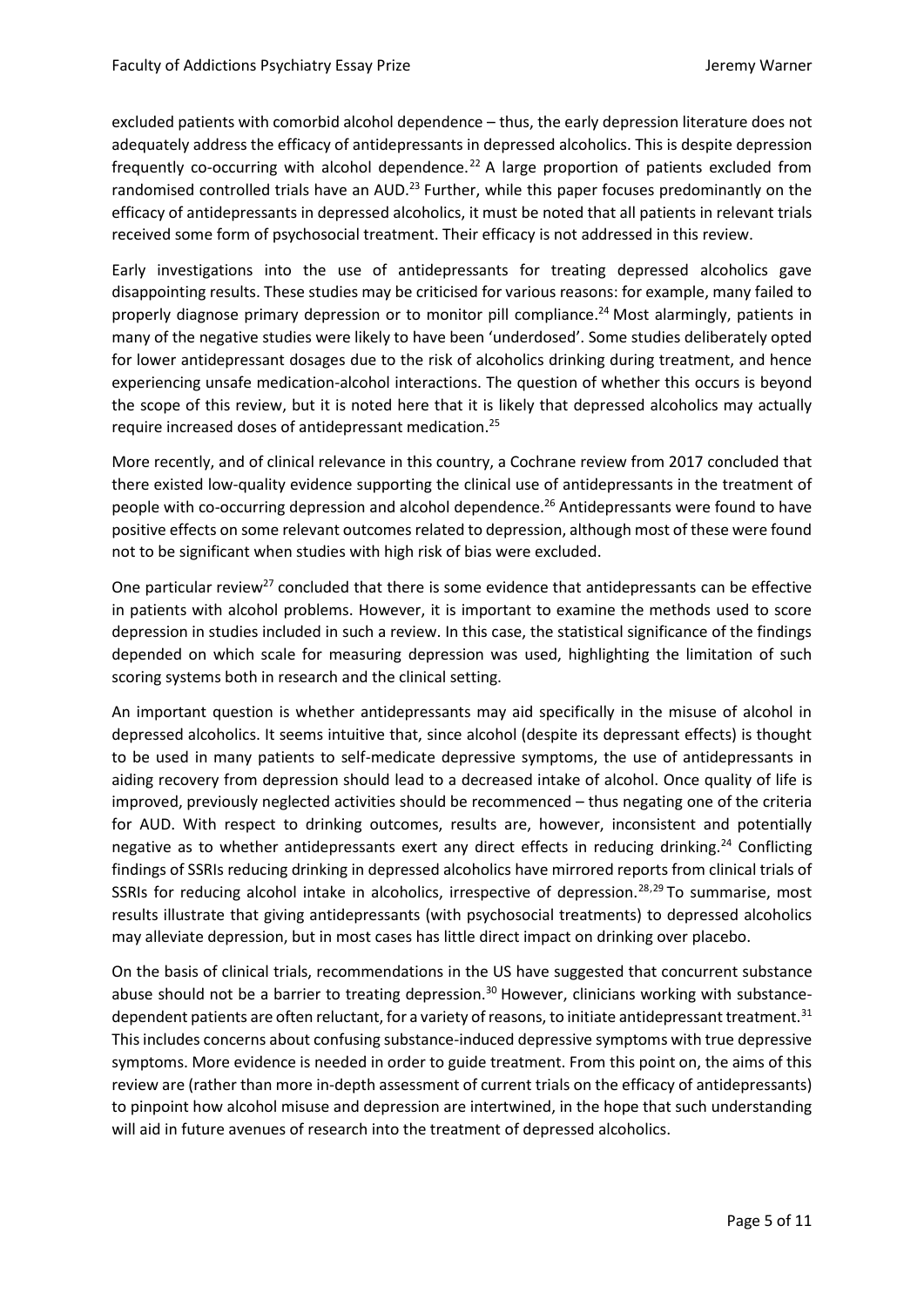#### **Which comes first – alcohol abuse or depression?**

The efficacy of antidepressants in those suffering from alcohol misuse remains unclear. Several questions must be addressed. Firstly, it is important to understand whether alcohol misuse is more likely to precede, or result from, depression. This may help to address why most clinical trials have conveyed inconsistent findings.

It has commonly been considered that identifying the aetiology of the depression in alcoholics is vital for determining the course of the illness and the optimal treatment approach. It would seem logical that in primary depression (not due to the effects of alcohol), depressive symptoms would persist even after treating alcohol dependence – in such cases, treatment with antidepressant medication would be warranted. In cases where alcohol is self-medicating a primary depression, alleviating depression should positively impact the AUD and thus reduce drinking. On the other hand, if the depression is a clear result of alcohol misuse, it should be questioned whether an antidepressant would have any therapeutic impact. Regardless of the aetiology, as many as 80% of patients seeking treatment for an AUD report distress from psychiatric symptoms (most commonly depressive symptoms); treating depressive symptoms in alcoholics remains an important and misunderstood issue. GPs are expected to make decisions about how to treat depression in the presence of active alcohol dependence, without the benefit of observing the patient in an extended period of abstinence, thus relying on patients' reports in order to determine the temporal sequence of depressive symptoms in relation to excessive drinking. An accurate diagnosis of primary and secondary depression is currently often unobtainable; a better understanding of the aetiology in this complex interplay of psychosocial events and situations with the biological impacts of alcohol use in the short and long term is needed.

There are, however, a range of issues which arise with the co-occurrence of substance use disorders and psychiatric symptoms which stand in the way of such an understanding. An expert review from Schuckit (2006)<sup>32</sup> details the potential reasons for such comorbidity. Firstly, the combination of SUDs and psychiatric disorders may represent two or more independent conditions, each of which is likely to run its own unique clinical course. In such a case, both conditions must be treated comprehensively. Such a combination could occur either through chance alone, or may be a consequence of the same predisposing factors affecting the risk of both conditions (such as childhood stresses, or a genetic predisposition). Secondly, the first disorder could influence the development of the second in such a way that the additional disorder then runs its own independent course (i.e. substance abuse could unmask a latent predisposition towards a psychiatric disorder, or cause permanent changes in the brain). In such a case, both conditions should still be treated for as long as is necessary. Another scenario is the second condition developing through the effort of somebody trying to diminish the problems associated with a first condition (i.e. self-medication). Finally, some syndromes may represent a temporary picture as a direct consequence of intoxication or withdrawal conditions. Distinguishing between these scenarios remains an important challenge to researchers and clinicians, as the distinction between them has important implications for treatment.

One longitudinal study showed that both alcohol dependence and depression pose a significant risk for the development of the other disorder at one year. $33$  Both paths to dual diagnosis of alcohol dependence and depression were defined by dose-response relationships; a greater degree of symptoms of the first diagnosis at baseline predicted more strongly the appearance of the second diagnosis. It was found, however, that the risk of developing depression after the onset of an AUD is higher than the risk of the converse occurring. This is consistent with results from the National Comorbidity Survey in the US – primary alcohol dependence is more common than primary depression amongst subjects suffering from both disorders.<sup>34</sup> Importantly, it was also found that subclinical levels of alcohol dependence and major depression significantly predicted the future development of the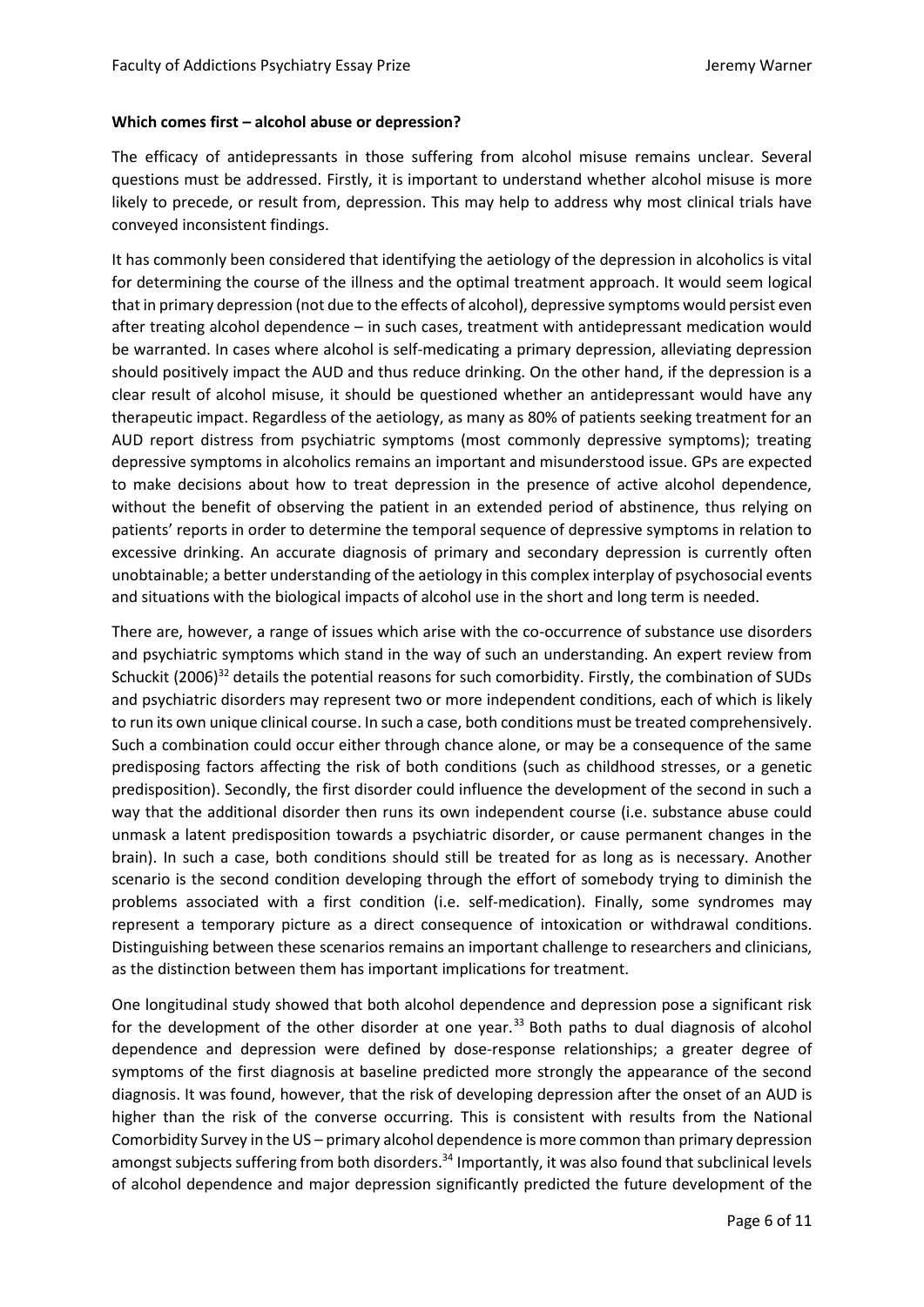other disorder, implying that recognising and treating symptoms that do not meet full diagnostic criteria may prevent the emergence of secondary psychiatric disorders. This is an important point to emphasise for psychiatry in general.

How, then, should treatment proceed in cases of comorbidity? One paper offered several different conceptual approaches: sequential, parallel or integrated.<sup>35</sup> The authors note that trying to sequentially address co-occurring AUD and depression, regardless of the aetiology, may fail to recognise a potentially reciprocal connection between each disorder, and thus handicap the treatment of both. They therefore offer an integrated model for treatment of dually-diagnosed patients. The data on the integrated treatment for comorbid AUD and depression remains limited, though some positive results for such an approach have emerged.<sup>36,37</sup> In order to support such an approach, more research is needed into the way in which the treatment of depression leads to an improvement in alcohol misuse, and vice versa.

#### **Are antidepressants addictive, and could they exacerbate pre-existing addiction?**

Patients with AUDs represent an at-risk group. Since it seems unlikely, as outlined above, that antidepressants directly decrease alcohol intake in depressed alcoholics, it must be questioned whether they could actually have a negative impact, before their use is endorsed by guidelines. Thus, there are several important issues to be addressed. Firstly, it should be questioned whether antidepressants could contribute to addiction – either by directly exacerbating alcohol abuse, or by increasing the 'addictive state'. There are a number of hypothetical mechanisms within a biopsychosocial model of how this could take place. Could antidepressants affect the biochemical pathways involved in substance dependence models? Alternatively, could they alter the psychological state of alcohol abusers? Or is there a potential social mechanism through which becoming diagnosed as depressed, and treated for depression, increases helplessness in alcoholics? A second question which must be answered is whether antidepressants themselves are addictive, and hence a danger to an already vulnerable population. Finally, how common are withdrawal or discontinuation symptoms on stopping antidepressants, and how often does relapse occur? Withdrawal from antidepressants, or relapse back into a depressive state, may have the potential to worsen alcohol abuse.

In all areas of medicine, public opinion is important in determining both uptake and efficacy of treatment regimens. This may be particularly relevant in psychiatry. In a 1996 national poll, 78% of the public regarded antidepressants as addictive.<sup>38</sup> However, in actual clinical practice, while withdrawal or discontinuation symptoms have long been recognised with antidepressants, other features of addiction such as tolerance and compulsive use are exceptionally rare. <sup>39</sup> The pharmacodynamics profiles of most antidepressants and the absence of acute 'desirable' effects, commonly a pre-requisite for a substance to be considered 'addictive', make addiction theoretically unlikely. Clinical problems are thought to occur mostly when patients prematurely stop antidepressant treatment.

However, in recent years, the assumption that antidepressants should not be considered addictive or a danger to patients addicted to other substances has been questioned. Firstly, there was a recent call from the NHS for guidelines to be revised over antidepressant withdrawal symptoms. This was the result of a 2018 systematic review which found that over half of people who attempt to come off antidepressants experience some withdrawal symptoms. <sup>40</sup> This paper suggested that current guidelines underestimate the severity and duration of antidepressant withdrawal, with significant implications in clinical care. The authors went as far as publishing online a letter they addressed to the president of the Royal College of Psychiatrists which challenged the College of burying inconvenient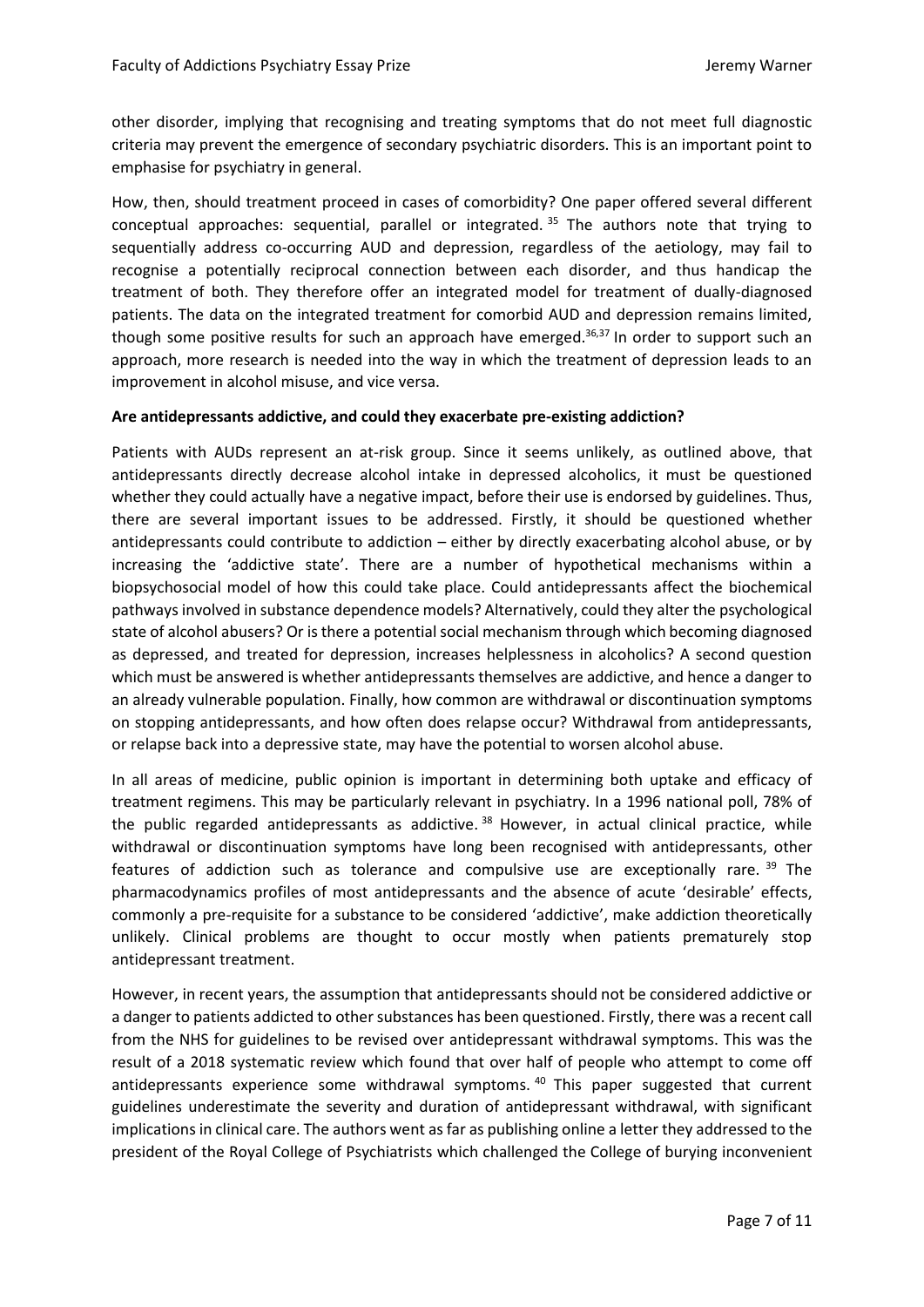data related to the misuse of antidepressants.<sup>41</sup> However, it is notable that the review included evidence from online surveys, which may be susceptible to selection bias.

Another recent paper compared current views towards antidepressants and benzodiazepines.<sup>42</sup> The authors noted that, while the withdrawal reactions to SSRIs appear to be similar to those experienced in benzodiazepine withdrawal, there is a clinical tendency to refer to a dependence syndrome in the case of benzodiazepines, but not in SSRIs. Doesthis discrepancy represent an irrationality in the regard of SSRIs not being involved in addiction? And if so, may they in fact play an insidious role in the continued addiction experienced by patients with AUDs who are treated for their depressive symptoms with antidepressants? These questions remain unanswered, though much research is being conducted on the issue of abuse of antidepressants.<sup>43</sup>

## **The inflamed mind – an alternative model for depression in alcoholics**

The rationale for the pharmacological treatment of depression relies on the assumed important role which serotonin pathways play in the depressive state. Pre-clinical studies have also demonstrated the role of serotonin pathways, particularly related to dopaminergic function (which mediates alcoholinduced reward) in the development and maintenance of alcohol-seeking behaviours.<sup>44</sup> However, the lack of evidence for a positive effect of SSRIs on alcohol intake fails to support this theory. Perhaps a different model is required to explain the appearance of depressive symptoms in alcohol misuse. Current pharmacological treatments for alcoholism, such as naltrexone and ondansetron, are beyond the scope of this review. In alcohol dependence, as with depression and all of psychiatry, more research is needed to understand more clearly the molecular genetic differences, and the interactions of these differences with the environment, that typify a particular alcoholic subset. It is posited here that different subsets of the population may benefit from different treatments, depending on the aetiology of their alcohol dependence and depression.

A recent *Lancet* article described how research in the last two decades has highlighted the link between depression and inflammation of the body and brain.<sup>45</sup> The author explains how mental disorders such as depression may have their roots in the immune system, and outlines a future revolution in which treatments specifically target the inflammatory state. Could such an approach also help to explain the development of alcohol dependence, and the causation of depressive symptoms in such an inflamed state? If so, it may go some way towards explaining why traditional antidepressants do not improve depression in a large subset of depressed alcoholics. Indeed, alcohol has been shown to significantly increase the translocation of lipopolysaccharide from the gut. Chronic alcohol use then impairs not only gut and liver functions, but also the interactions between organs, and may lead to persistent systemic inflammation.<sup>46</sup> Circulating cytokines are now being considered as important mediators of the gut-brain communication, as they can cross the blood brain barrier, reaching the central nervous system and possibly inducing the neuroinflammation that is associated with changes in mood, cognition, and drinking habits.<sup>47</sup> Details of these developments are beyond the scope of this review, but are intended to represent the possibility that paradigm shifts in our understanding of depression and alcohol dependency may pave the way for novel therapeutics to target both alcohol dependence, and the depressive symptoms which often arise in such a state.

## **Conclusions**

In conclusion, as with many areas of psychiatry, there remain more questions than answers. In John's case, it is not clear whether his treatment with antidepressants had a positive impact on the course of his depression or alcohol misuse. This is an area in which clinical outcomes are intrinsically difficult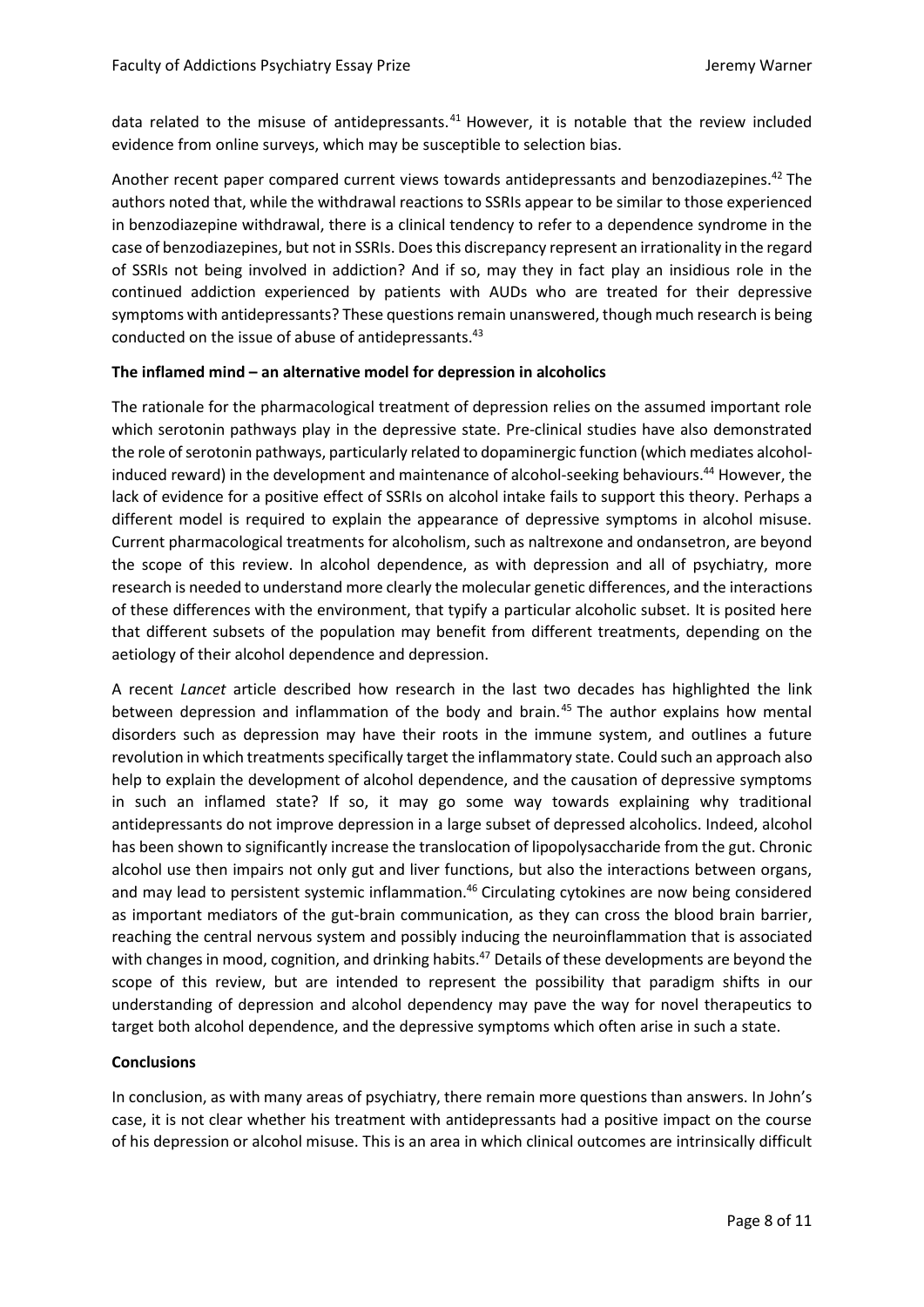to measure. Thankfully, he shows a continued insight into his alcohol misuse, and continues to interact with health care teams. But many are not so lucky.

Despite the high rate of alcohol problems in depressed patients, and depression in alcoholics, there is a general dearth of treatment research in this area. It is here concluded that alcohol problems and depression occur together on a worrying scale, and are associated with adverse clinical and health care utilisation outcomes. It should be tentatively stated that antidepressants can effectively treat depression in the setting of alcohol misuse. It seems unlikely that antidepressant treatment leads to a decrease in alcohol use in depressed alcoholics. The clinical usefulness of the findings from this review are limited by the fact that studies are principally conducted in patients with the most extreme degrees of alcohol abuse, and in a narrow scope of clinical settings. In order to more generally answer the clinical questions posed in this essay, the prevalence and effects of varying levels of alcohol use and abuse among depressed patients treated in a variety of clinical settings need to be studied. Future GPs provided with this information will be more empowered to accurately assess the impact of varying levels of alcohol use on their patients' depression and overall quality of life, and to offer better therapies to minimise this impact.

Our understanding of depression and alcohol abuse, as with other disorders in psychiatry, remains firmly in its infancy. This is both a frustrating and exciting time for psychiatry. Many future research avenues, such as the inflammatory model of psychiatric disorders (briefly outlined above), remain tantalisingly open. What is clear is that both researchers and clinicians must be open-minded to new paradigms for diagnosis and treatment of psychiatric disorders. It is hoped that one day, a more integrated model of psychiatry will mean that patients like John are given a more transparent explanation for their own mental health, and a clearer outline for their treatment. As the great medical writer Oliver Sacks noted, we require '*meaning, understanding, and explanation'*. By gaining an insight into the patterns weaved into their lives by alcohol and depression, John, like many of us, will gain hope, and '*the sense of a future'*. 48

Word count: 4987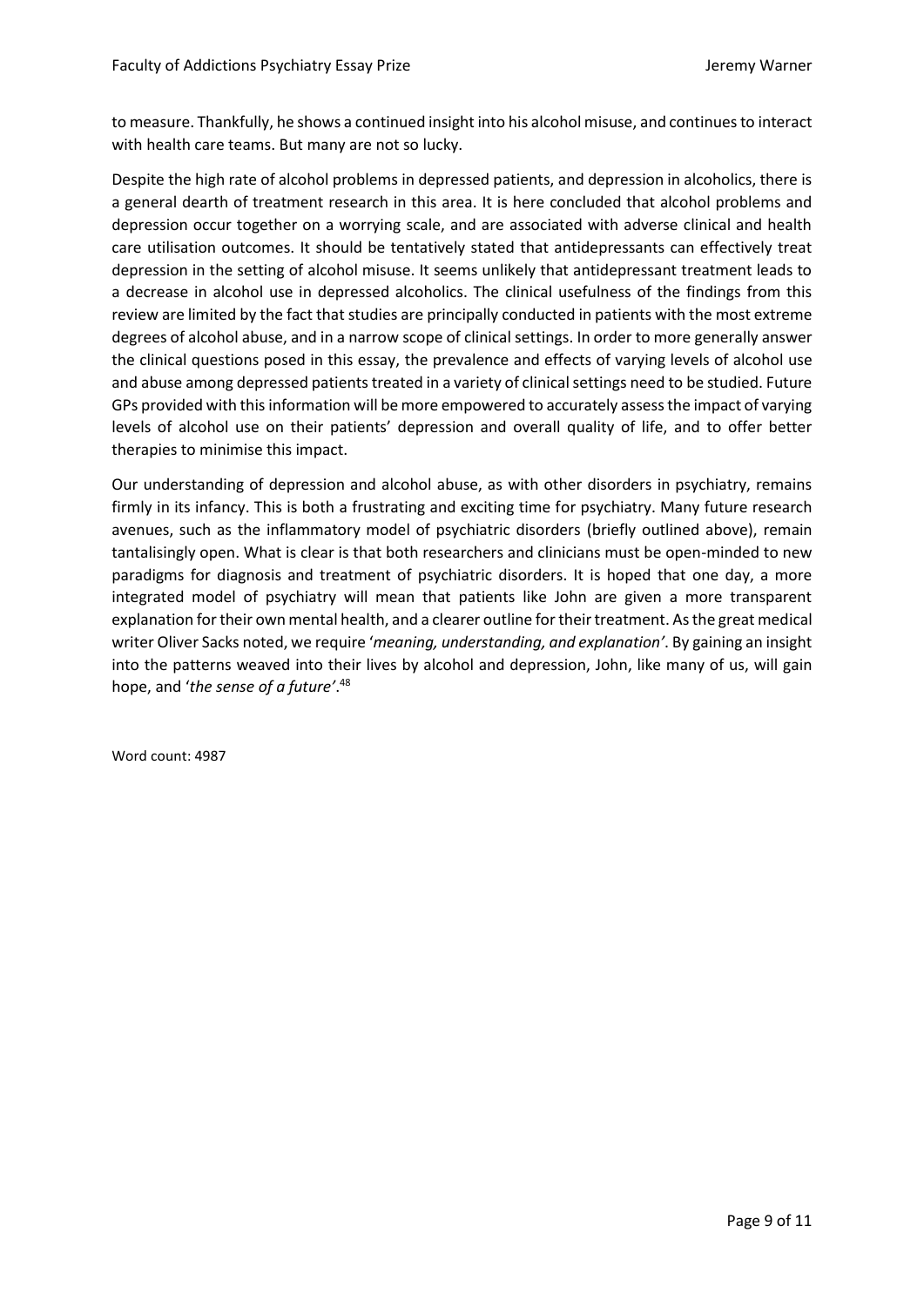## **References**

1

<sup>3</sup> Dorning, H., Davies, A., & Blunt, I. (2015). Focus on: People with mental ill health and hospital use. Exploring disparities in hospital use for physical healthcare. Research summary. London: The Health Foundation and Nuffield Trust. Available at:<www.qualitywatch.org.uk/focus-on/physical-and-mentalhealth> (accessed on 23 April 2018).

<sup>4</sup> Lépine, J. P., & Briley, M. (2011). The increasing burden of depression. Neuropsychiatric disease and treatment, 7(Suppl 1), 3.

<sup>5</sup> Boden, J. M., & Fergusson, D. M. (2011). Alcohol and depression. Addiction, 106(5), 906-914.

<sup>6</sup> Gilman, S. E., & Abraham, H. D. (2001). A longitudinal study of the order of onset of alcohol dependence and major depression. Drug and alcohol dependence, 63(3), 277-286.

<sup>7</sup> Greenfield, B. L., Venner, K. L., Kelly, J. F., Slaymaker, V., & Bryan, A. D. (2012). The impact of depression on abstinence self-efficacy and substance use outcomes among emerging adults in residential treatment. Psychology of Addictive Behaviors, 26(2), 246.

<sup>8</sup> Greenfield, S. F., Weiss, R. D., Muenz, L. R., Vagge, L. M., Kelly, J. F., Bello, L. R., & Michael, J. (1998). The effect of depression on return to drinking: a prospective study. Archives of general psychiatry, 55(3), 259-265. <sup>9</sup> Joiner, T. (2007). Why people die by suicide. Harvard University Press.

<sup>10</sup> Wilcox, H. C., Conner, K. R., & Caine, E. D. (2004). Association of alcohol and drug use disorders and completed suicide: an empirical review of cohort studies. Drug and alcohol dependence, 76, S11-S19. <sup>11</sup> Bailey, R. K., Patel, T. C., Avenido, J., Patel, M., Jaleel, M., Barker, N. C., ... & Jabeen, S. (2011). Suicide: current trends. Journal of the National Medical Association, 103(7), 614-617.

 $12$  Sher, L. (2006). Alcoholism and suicidal behavior: a clinical overview. Acta Psychiatrica Scandinavica, 113(1), 13-22.

<sup>13</sup> Teesson, M., Hall, W., Lynskey, M., & Degenhardt, L. (2000). Alcohol-and drug-use disorders in Australia: Implications of the National Survey of Mental Health and Wellbeing. *Australian and New Zealand Journal of Psychiatry*, *34*(2), 206-213.

<sup>14</sup> Zarkin, G. A., Bray, J. W., Aldridge, A., Mills, M., Cisler, R. A., Couper, D., ... & O'Malley, S. (2010). The impact of alcohol treatment on social costs of alcohol dependence: results from the COMBINE study. *Medical care*, *48*(5), 396.

<sup>15</sup> Pompili, M., Serafini, G., Innamorati, M., Dominici, G., Ferracuti, S., Kotzalidis, G. D., ... & Sher, L. (2010). Suicidal behavior and alcohol abuse. *International journal of environmental research and public health*, *7*(4), 1392-1431.

<sup>16</sup> Institute of Alcohol. (2009). Excessive and problem drinking in England & Wales.

<sup>17</sup> Office for National Statistics: Adult drinking habits in Great Britain: 2017. Available online at:

[https://www.ons.gov.uk/peoplepopulationandcommunity/healthandsocialcare/drugusealcoholandsmoking/b](https://www.ons.gov.uk/peoplepopulationandcommunity/healthandsocialcare/drugusealcoholandsmoking/bulletins/opinionsandlifestylesurveyadultdrinkinghabitsingreatbritain/2017) [ulletins/opinionsandlifestylesurveyadultdrinkinghabitsingreatbritain/2017](https://www.ons.gov.uk/peoplepopulationandcommunity/healthandsocialcare/drugusealcoholandsmoking/bulletins/opinionsandlifestylesurveyadultdrinkinghabitsingreatbritain/2017) [Accessed 3rd February 2019]

<sup>18</sup> National Institute for Clinical Excellence. (2011). Alcohol-use disorders: diagnosis and management. <sup>19</sup> Kaner, E. F., Beyer, F. R., Muirhead, C., Campbell, F., Pienaar, E. D., Bertholet, N., ... & Burnand, B. (2018). Effectiveness of brief alcohol interventions in primary care populations. Cochrane database of systematic reviews, (2).

<sup>20</sup> Royal College of Psychiatrists. Alcohol and Depression. Available at: [https://www.rcpsych.ac.uk/mental](https://www.rcpsych.ac.uk/mental-health/problems-disorders/alcohol-and-depression)[health/problems-disorders/alcohol-and-depression](https://www.rcpsych.ac.uk/mental-health/problems-disorders/alcohol-and-depression) [Accessed 3rd February 2019]

<sup>21</sup> Anderson, I. M. (1998). SSRIs versus tricyclic antidepressants in depressed inpatients: A meta-analysis of efficacy and tolerability. Depression and Anxiety, 7(S1), 11-17.

 $^{22}$  Swendsen, J. D., & Merikangas, K. R. (2000). The comorbidity of depression and substance use disorders. Clinical psychology review, 20(2), 173-189.

<sup>23</sup> Partonen, T., Sihvo, S., & Lönnqvist, J. K. (1996). Patients excluded from an antidepressant efficacy trial. The Journal of clinical psychiatry, 57(12), 572-575.

<sup>24</sup> Pettinati, H. M. (2004). Antidepressant treatment of co-occurring depression and alcohol dependence. Biological Psychiatry, 56(10), 785-792.

<sup>&</sup>lt;sup>1</sup> World Health Organization. (2014). Management of Substance Abuse Unit. Global status report on alcohol and health. *World Health Organization (WHO)*. Available online at:

[http://apps.who.int/iris/bitstream/10665/112736/1/9789240692763\\_eng.pdf](http://apps.who.int/iris/bitstream/10665/112736/1/9789240692763_eng.pdf) [Accessed 3rd February 2019] <sup>2</sup> Pilling, S., Anderson, I., Goldberg, D., Meader, N., Taylor, C., & Two Guideline Development Groups. (2009). Depression in adults, including those with a chronic physical health problem: summary of NICE guidance. BMJ, 339(10.1136).